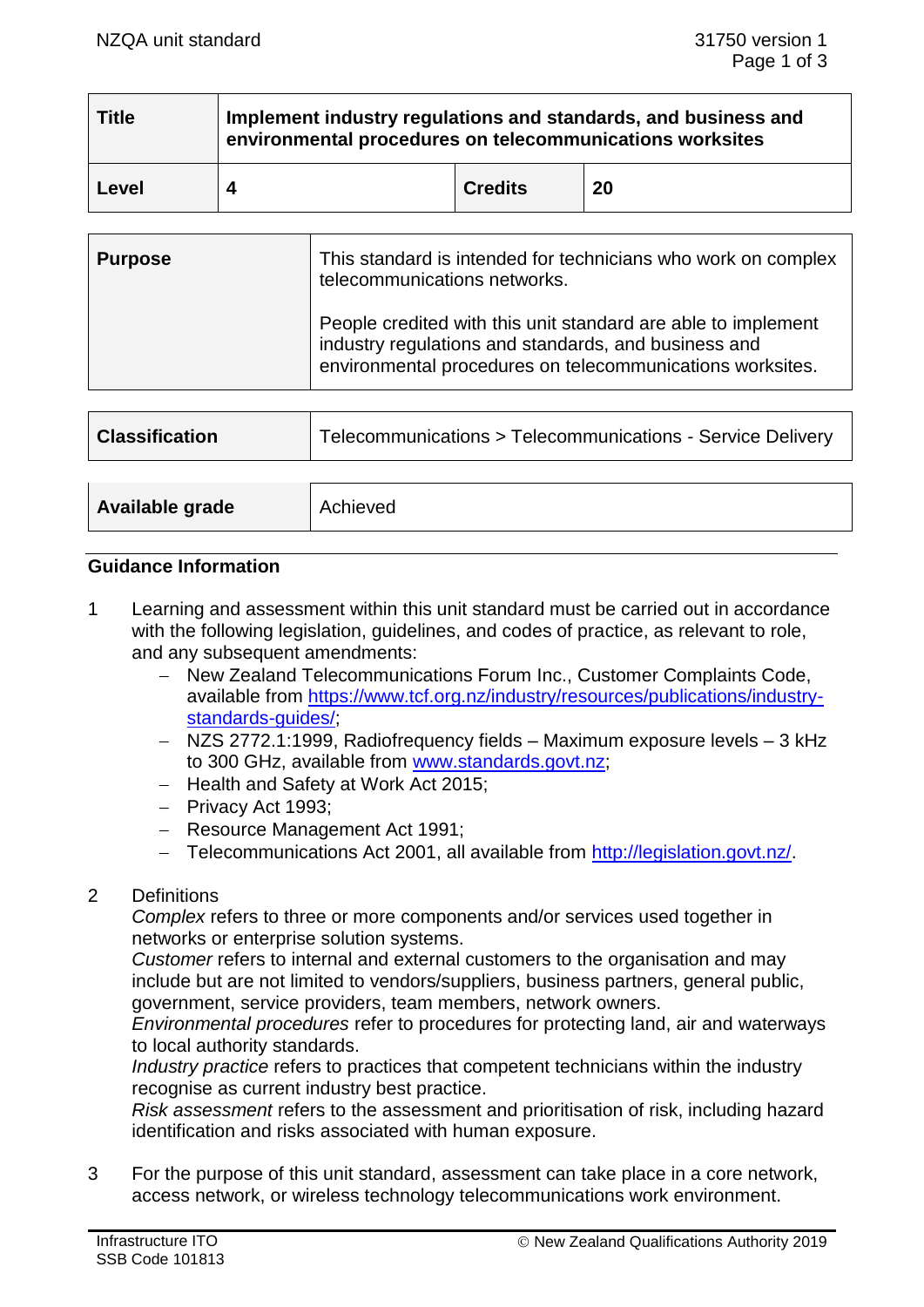# 4 Range

Evidence for three different worksites is required.

## **Outcomes and performance criteria**

## **Outcome 1**

Implement industry regulations and standards on telecommunications worksites.

## **Performance criteria**

- 1.1 Legislative requirements relevant to the worksite operation and services are implemented in accordance with industry practice.
- 1.2 Codes of practice relevant to the operation and services for the worksite are implemented in accordance with industry practice.
- 1.3 Industry standards relevant to the worksite are implemented in accordance with industry practice.
- 1.4 Safety considerations for working at heights are implemented in accordance with industry practice.
- 1.5 Permits, consents, and safety plans for the worksite are obtained, and implemented in accordance with customer requirements.

## **Outcome 2**

Implement business procedures on telecommunications worksites.

## **Performance criteria**

- 2.1 Risk assessment and analysis procedures are implemented in accordance with industry practice.
- 2.2 Control measures are implemented and monitored in accordance with industry practice.
- 2.3 Warning and emergency procedures are implemented in accordance with customer requirements.
- 2.4 Procedures for recording and reporting accidents, incidents and near misses are implemented in accordance with customer requirements.
- 2.5 Business procedures implementation is evaluated and areas and actions for improvement are identified in accordance with customer requirements.

## **Outcome 3**

Implement environmental procedures on telecommunications worksites.